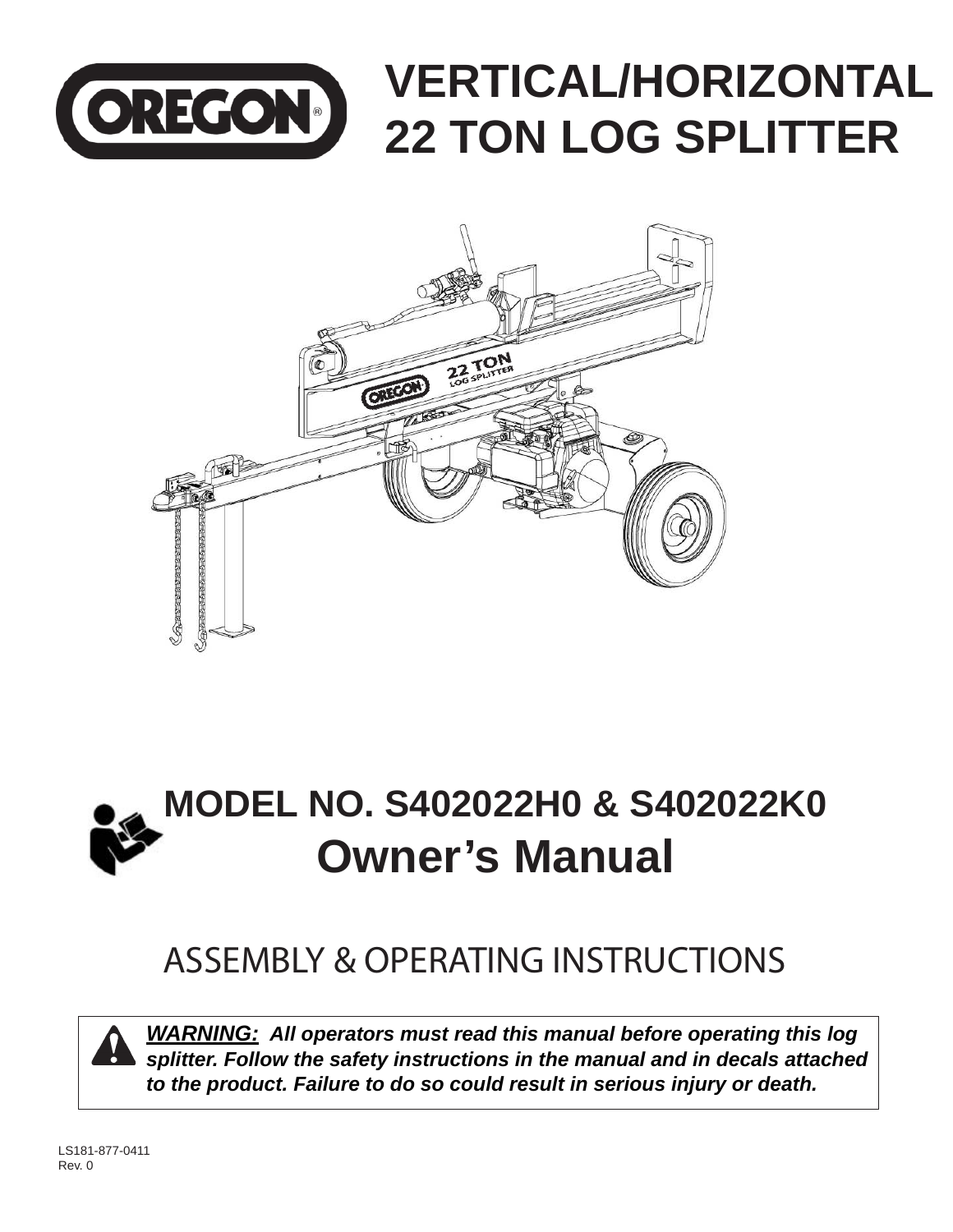## **Table of Contents**

#### Page(s)

| $1 - 6$   |
|-----------|
| 1         |
| 1         |
| $1 - 2$   |
| 3         |
| 3         |
| 3         |
| $3 - 4$   |
| 4         |
| 5         |
| $5-6$     |
| 6         |
| $7 - 9$   |
| $13 - 15$ |
| 15        |
| 13        |
| 13        |
| 14        |
| 14        |
| 14        |
| $10 - 12$ |
| 16        |
| 17        |
|           |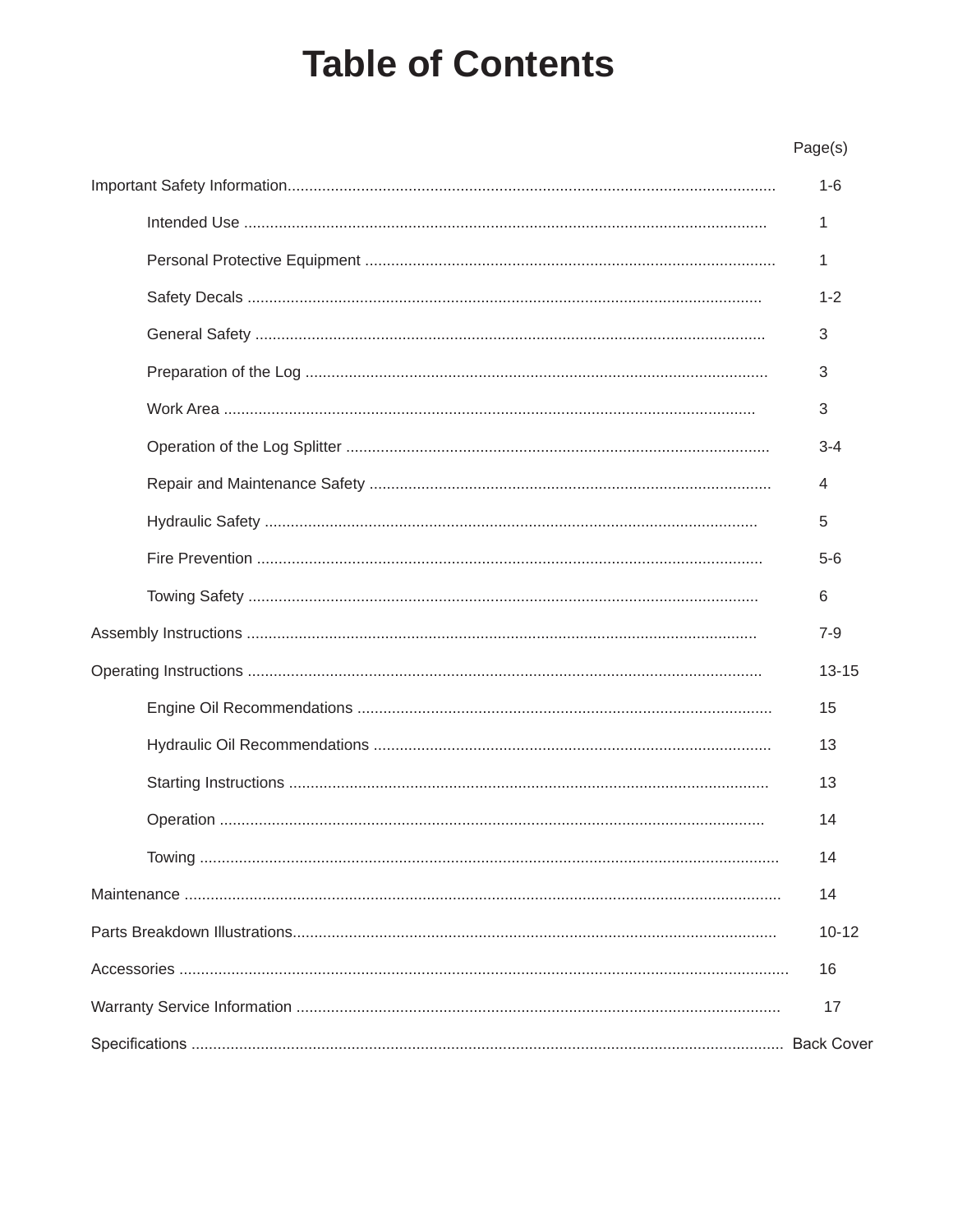



*WARNING: Read and thoroughly understand all instructions in this manual and on safety decals before assembling or operating this log splitter. Failure to do so may cause serious injury or death. Do not allow anyone to operate this log splitter who has not read this manual. As with all power equipment, a log splitter can be dangerous if assembled or used improperly. Do not operate this log splitter if you have any questions concerning safe operation. To get answers to any questions, call our customer service department at 1-800-525-8322.*



**This is the SAFETY ALERT SYMBOL. It is used to alert you to potential personal injury hazards. Obey all safety messages that follow this symbol to avoid possible injury or death.** 



**DANGER indicates a hazardous situation which, if not avoided, will result in serious injury or death.**



**WARNING indicates a hazardous situation which, if not avoided, could result in serious injury or death.**



**CAUTION indicates a hazardous situation which, if not avoided, could result in minor or moderate injury.**

**NOTICE** 

**NOTICE is used to address practices not related to personal injury.**

#### **INTENDED USE**

**NEVER** use this log splitter for any other purposes than splitting wood. It is designed for this use **only.** Any other use can cause serious injury or death.

#### **PERSONAL PROTECTIVE EQUIPMENT**



**BEFORE** operating this log splitter, make sure that you wear safety gear such as goggles or safety glasses, steel toed shoes and tight fitting gloves (without loose cuffs or draw strings). Always wear a protective hearing device when operating this log splitter.

#### **SAFETY DECALS**

Make sure that all safety warning decals are in good condition and readable. Always replace missing or defaced decals. Contact SpeeCo at 1-800-525-8322 for replacement decals.

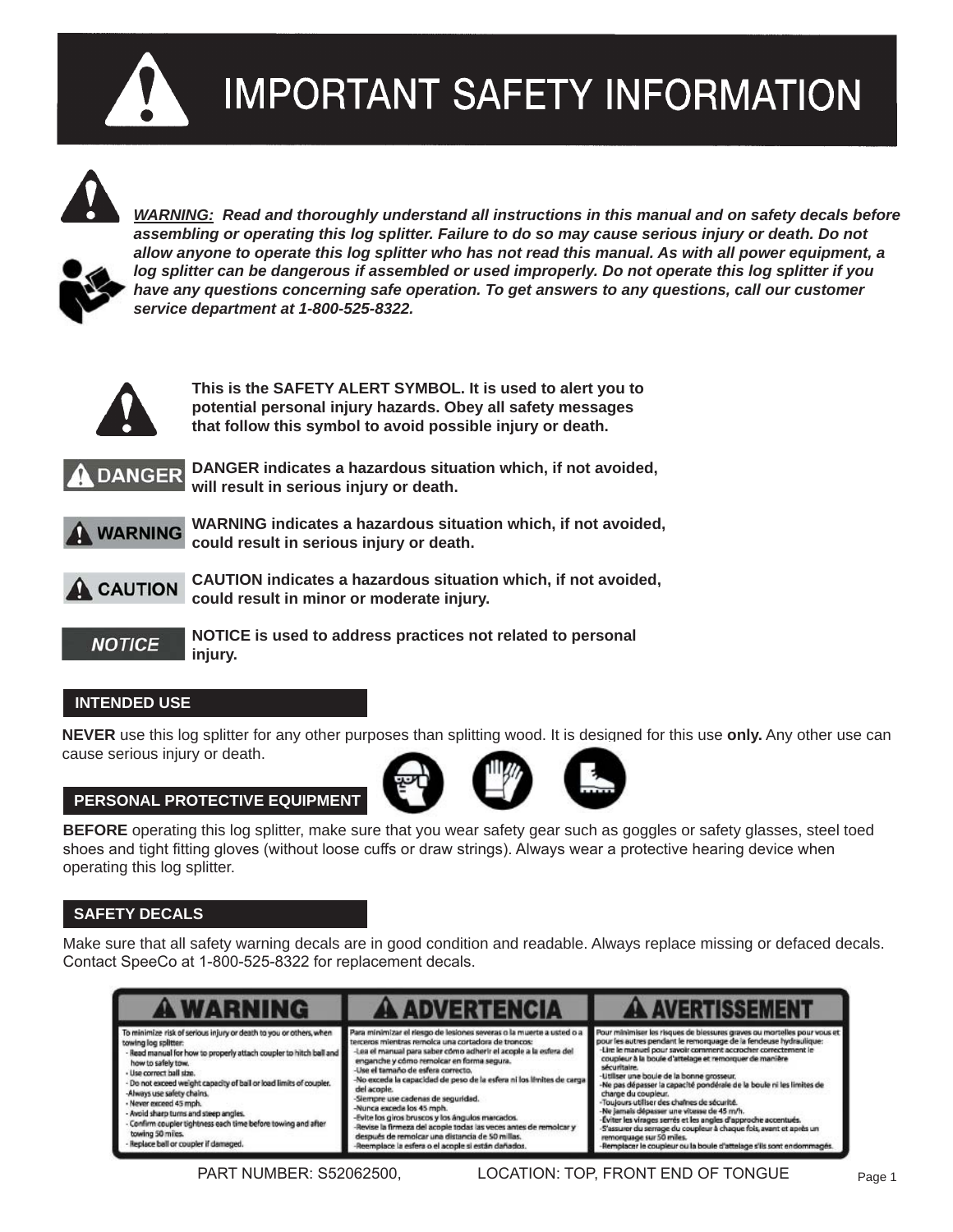



PART NUMBER: S52062100 LOCATION: TOP OF HYDRAULIC CYLINDER



PART NUMBER: S52062200 LOCATION: TOP OF CYLINDER



PART NUMBER: LOCATION: OUTSIDE OF BOTH STRIPPER PLATES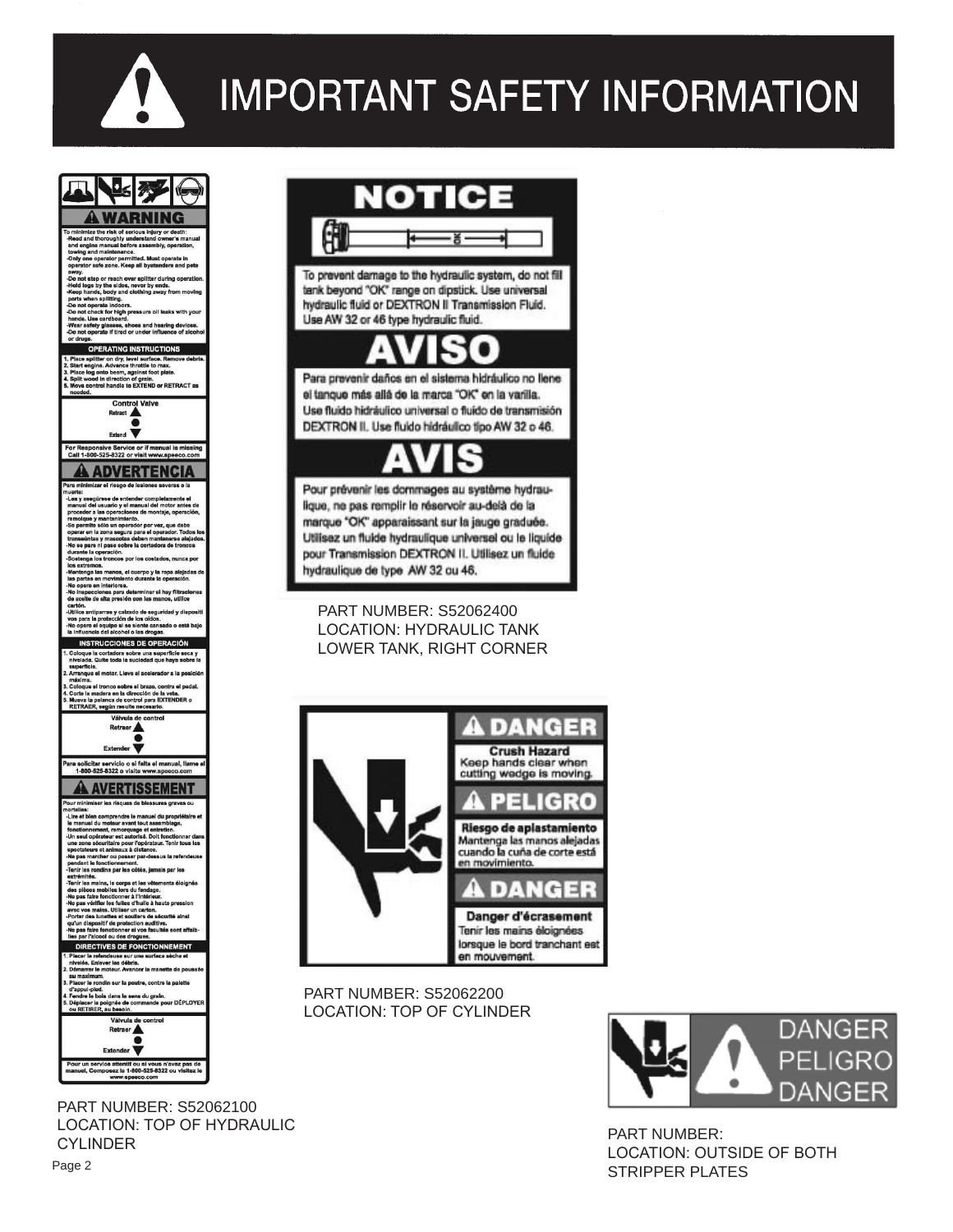

#### **GENERAL SAFETY**



**ALWAYS** keep the operator's manual nearby for reference. Reread the manual periodically.

**ALWAYS** establish a safety zone restricting bystanders to a 10 foot radius around the log splitter when log splitter is in operation.

**ALWAYS** ensure that all operators are properly trained or have read and understood the operator's manual.

**ALWAYS** operate the log splitter with a clear mind, free of the influence of alcohol, drugs or medication.

**ALWAYS** wear close fitted clothing, free from lanyards, strings or jewelry which could be an entrapment hazard.

**ALWAYS** keep clothing and hair away from moving parts..

**ALWAYS** kep safety shields in place during operation.

#### **WORK AREA**

**ALWAYS** operate this log splitter on firm ground/earth.

**ALWAYS** wear proper footwear with adequate traction.

**ALWAYS** operate your log splitter in an open area. (Exhaust fumes contain carbon monoxide which can be deadly when inhaled.)

**ALWAYS** operate your log splitter on level ground. (Operating on a slope couyld cause the log splitter to roll over or logs to fall off.)

**ALWAYS** operate your log splitter in daylight or under good artificial light.

**ALWAYS** keep the work area clean. Remove split wood around the log splitter immediately so that you don't stumble over it.

#### **PREPARATION OF THE LOG**

Both ends of the log should be cut as square as possible to help prevent the log from riding out of the splitter during operation. Do not split logs greater than 26 inches in length.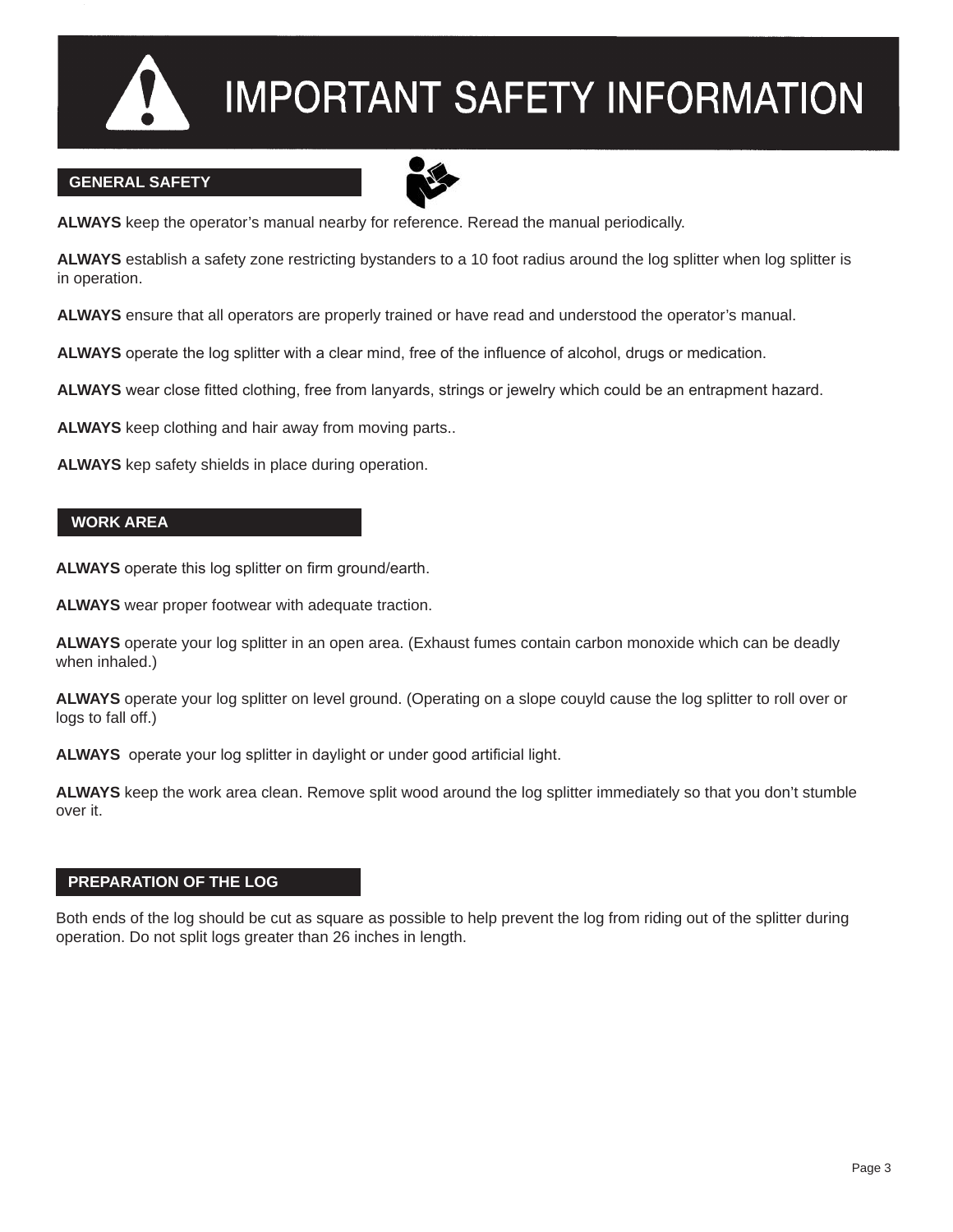

#### **OPERATION OF THE LOG SPLITTER**

**ONLY** operate the log splitter from the operator zone as shown in the diagram. The operator has the safest and most efficient access to the control valve and the beam in this location. Operating the log splitter in another location can result in serious injury or death.



**ALWAYS** block the wheels to prevent movement of the log splitter while in operation.

**KNOW** how to stop the log splitter and disengage the controls before operating it.

**NEVER** place hands or feet between the log and splitting wedge during forward or reverse stroke as this could result in serious injury or death.

**NEVER** straddle or step over the log splitter during operation.

**NEVER** reach or bend over the log splitter to pick up a log.

**NEVER** try to split two logs on top of each other.

**NEVER** try to cross split a log.

**NEVER** attempt to load the log splitter when the ram or wedge is in motion.

**NEVER** use your foot, a rope or any extension device to operate the control lever on the valve. Only use hand.

**NEVER** move the log splitter while the engine is running. Shut off the engine if you are leaving the log splitter, even for a short period of time.

**NEVER** touch the muffler and other hot areas of the engine during operation. Wait until the engine cools down.

**ALWAYS** be careful when moving or lifting the log splitter. Get assistance if it feels too heavy to move by yourself.

#### **GENERAL REPAIR**

**NEVER** operate your log splitter when it is in poor mechanical condition or in need of repair.

**NEVER** alter your log splitter in any manner. Such alterations may cause your log splitter to be unsafe and will void the warranty.

**NEVER** tamper with the engine to run it at excessive speeds. The maximum engine speed is preset by the manufacturer and is within safety limits. Refer to the engine owner's manual for your particular log splitter. Page 4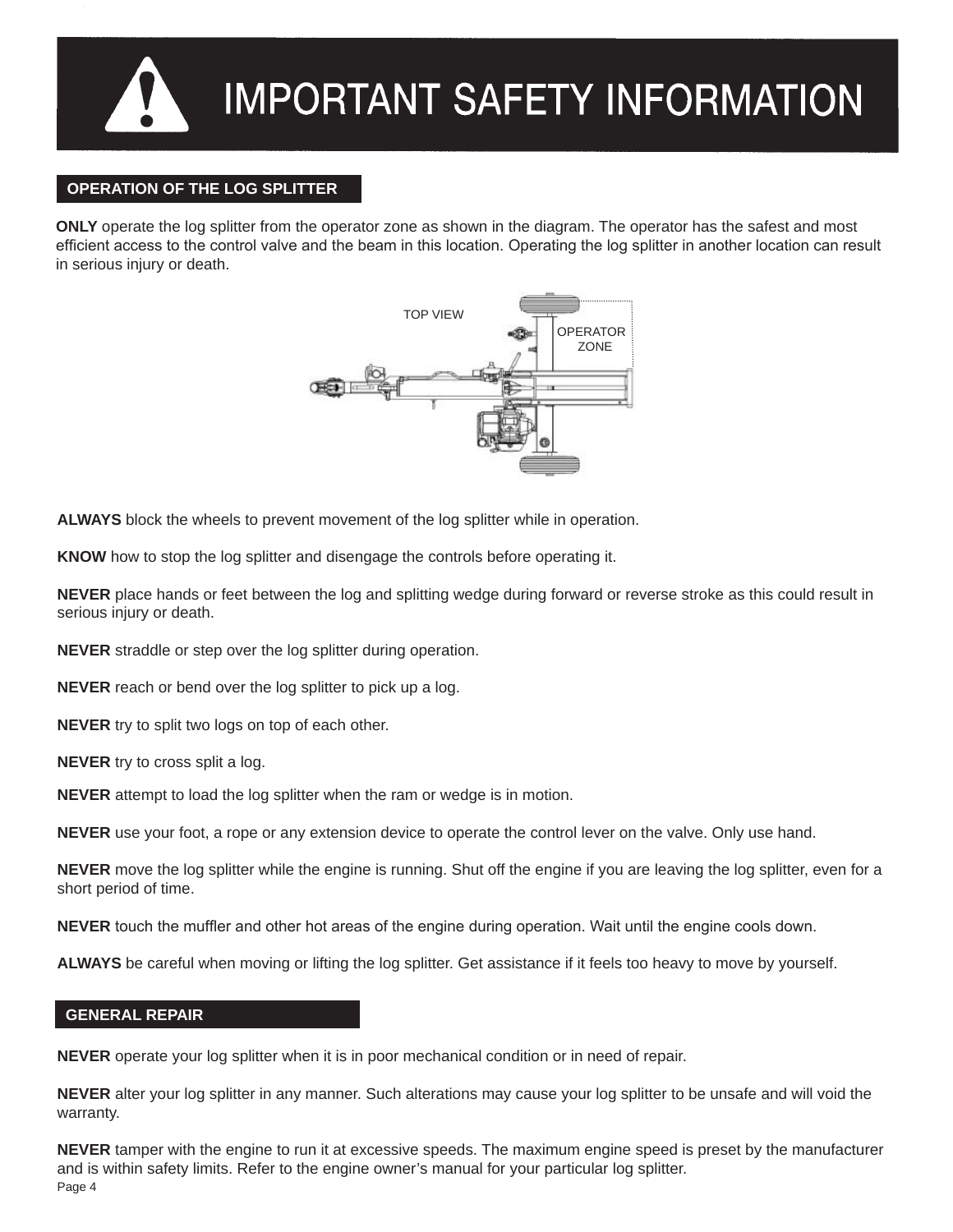

**NEVER** perform any service or repair on your log splitter without first removing the spark plug wire.

**ALWAYS** perform all recommended maintenance procedures before using your log splitter.

**ALWAYS** check the level of hydraulic oil and engine oil before operation.

**ALWAYS** periodically check that all nuts, bolts, screws, hydraulic fittings and hose clamps are tight.

**ALWAYS** replace all damaged or worn parts immediately.

**ALWAYS** be sure that all replacement parts meet manufacturer's specifications.

#### **MAINTENANCE & SAFETY**

The hydraulic system of your log splitter requires careful inspection along with the mechanical parts. Be sure to replace frayed, kinked, cracked or otherwise damaged hydraulic hoses or hydraulic components.

**NEVER** check for leaks of hydraulic fluid with your hand. Fluid escaping from a small hole can be almost invisible. Escaping fluid under pressure can have sufficient force to penetrate skin causing SERIOUS INJURY or even DEATH. Leaks can be safely detected by passing a piece of cardboard over the suspected leak and looking for discoloration.

**NEVER** remove the cap from the hydraulic tank or reservoir while the log splitter is running. The tank could contain hot oil under pressure which could result in serious injury.

**NEVER** adjust the hydraulic valve. The pressure relief valve on your log splitter is preset at the factory. Only a qualified service technician should perform this adjustment.

**ALWAYS** seek professional medical attention immediately if injured by escaping hydraulic fluid. Serious infection or reaction can develop if proper medical treatment is not administered immediately.

**ALWAYS** be sure to relieve all pressure by shutting off the engine and moving the valve control handle back and forth should it become necessary to loosen or remove any hydraulic fitting.

#### **FIRE PREVENTION**

**NEVER** operate your log splitter near a flame or spark or smoke during operation. Hydraulic oil and gasoline are flammable and can explode.

**NEVER** fill the gas tank while the engine is hot or running. Allow the engine to cool before refueling.

**ONLY** refuel your log splitter in a clear area with no gas fumes or spilled gas.

**ALWAYS** replace the gas cap securely.

If gasoline has spilled, move the log splitter away from the area of the spill and avoid creating any source of ignition until the spilled gas has evaporated.

**ALWAYS** drain the fuel tank prior to storage to avoid the potential fire hazard.

**ALWAYS** store gasoline in an approved, tightly sealed container and away from heating appliances. Store the container in a cool, dry place.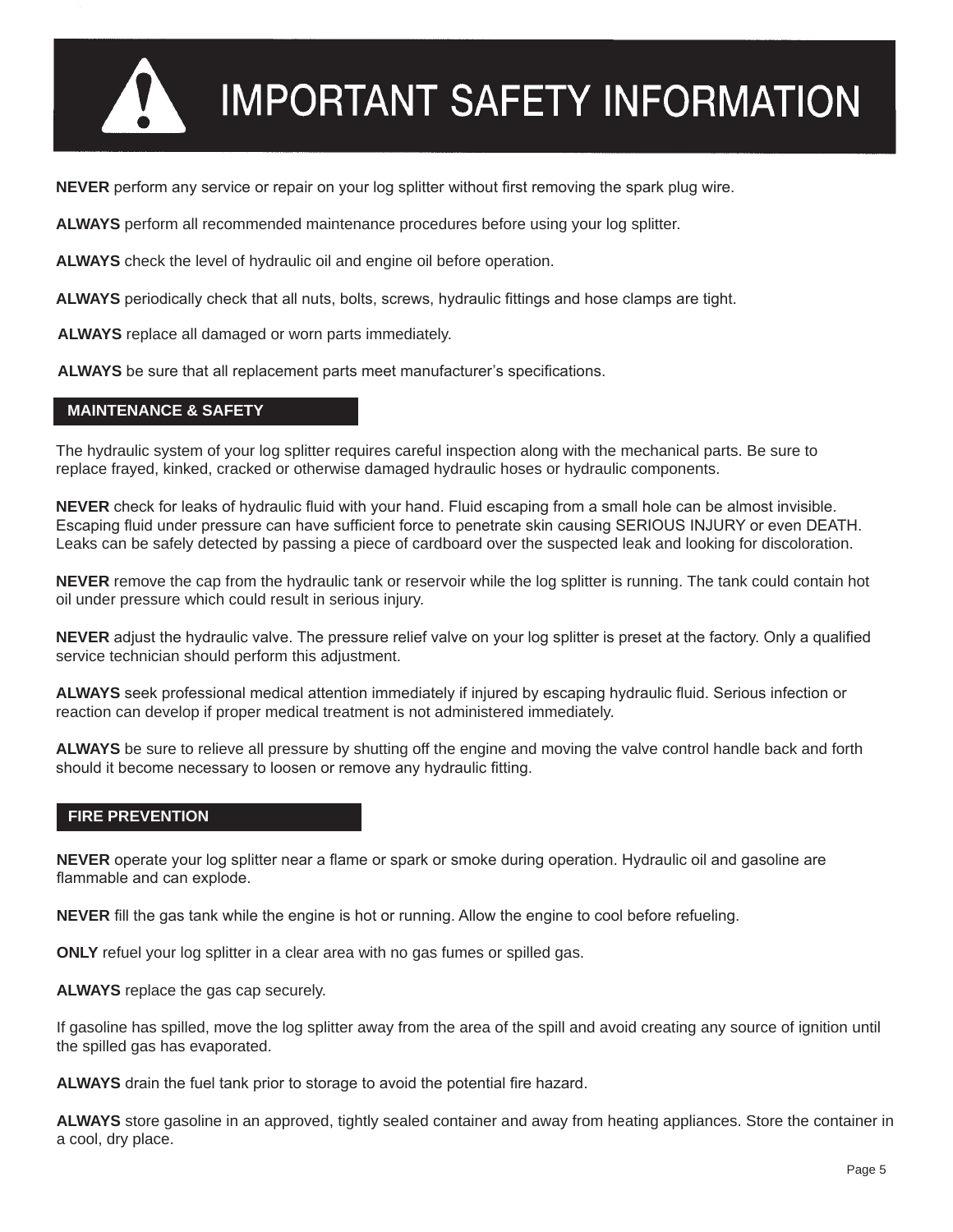

#### **IMPORTANT NOTE** – (spark arrester):

As a precautionary measure against possible flying sparks, always take a Class B fire extinguisher with you when operating this log splitter in dry areas. This log splitter is equipped with an internal combustion engine and should not be used on or near any unimproved forest-covered, brush-covered or grass-covered land unless the engine's exhaust system is equipped with a spark arrester meeting applicable local or state laws (if any). If a spark arrester is used, it should be maintained in efffective working order by the operator. In the state of California, a spark arrester is required by law. Other states have similar laws. Federal laws apply on federal lands. A spark arrester muffler is optional and available as an accessory at your nearest engine dealer. Always check the legal requirements in your area.

#### **TOWING SAFETY**

**NEVER** attempt to move your log splitter over hilly or uneven terrain without a tow vehicle or adequate help.

**NEVER** carry any cargo or wood on your log splitter.

**NEVER** allow anyone to sit or ride on your log splitter.

**NEVER** exceed 45 mph when towing your log splitter. Towing the log splitter at speeds higher than 45 mph could result in loss of control, damage to the equipment, or serious injury or death. Adjust towing speed for terrain and conditions. Be extra cautious when towing over rough terrain, especially railroad crossings, and avoid sharp turns and steep angles when towing your log splitter.

**NEVER** exceed weight capacity of ball or load limits of coupler.

**ALWAYS** confirm coupler tightness each time before towing and after towing 50 miles.

**ALWAYS** disconnect your log splitter from the towing vehicle before operating it.

**ALWAYS** be careful when backing up with your log splitter in tow. It could jackknife.

**ALWAYS** allow for added length of your log splitter when turning, parking, crossing intersections and in all driving situations.

**ALWAYS** use safety chains when towing your log splitter.

**ALWAYS** check all local and state regulations regarding towing, licensing, and lights before towing your log splitter.

**ALWAYS** check before towing to make sure that the log splitter is correctly and securely attached to the towing vehicle and that the safety chains are secured to the hitch or bumper of the vehicle with enough slack to allow turning. Always use a Class I, 2" ball with this log splitter.

**ALWAYS** replace ball or coupler if damaged.

**ALWAYS** turn the fuel shut off valve on the engine to the "OFF" position before towing the log splitter. Failure to do so may result in flooding the engine.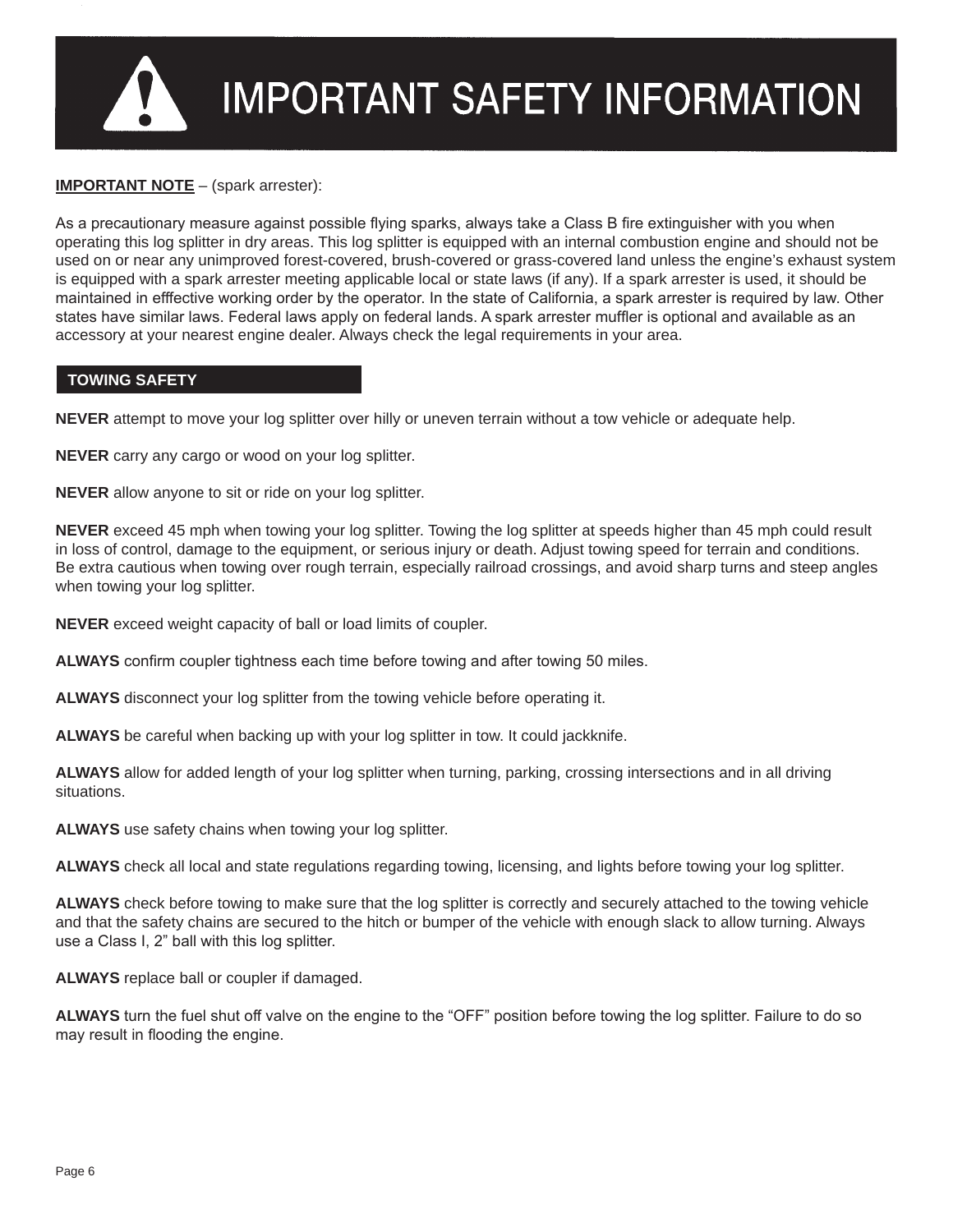

| <b>ITEM NO.</b> | <b>DECSRIPTION</b>        |   |
|-----------------|---------------------------|---|
|                 | Road-Speed Tire and Wheel | 2 |
| $\mathcal{P}$   | Hardware Kit (not shown)  |   |
| 3               | <b>Tongue Assembly</b>    |   |
|                 | <b>Tank Assembly</b>      |   |
| 5               | <b>Beam Lock Assembly</b> |   |
|                 | <b>Beam Assembly</b>      |   |
|                 |                           |   |

- **NOTE:** This log splitter was partially assembled at the factory. Refer to the drawing and parts list should it become necessary to disassemble the unit for repair or replacement of parts.
- **STEP 1:** Remove all the components from the shipping container.Inspect each piece for shipping damage. If any part is damaged, contact your dealer or delivering carrier.
- **STEP 2:** Attach the two wheels (1) to the tank assembly wheel spindles using the 3/4" light flat washers(2) ,3/4" NF slotted nuts (3), 1/8" x 1-1/2" cotter pins (4) and the hub caps (5). These items are in the hardware package. Tighten the slotted nuts and make sure the wheels rotate freely.



**ITEM NO.. DESCRIPTION QTY.** 1 Tire and Wheel 2<br>2 3/4" Light Flat Washer 2 2 3/4" Light Flat Washer 2<br>3 3/4" Slotted Nut 2  $3/4$ " Slotted Nut 2<br> $1/8$ " x 1-1/2" Cotter Pin 2 4 1/8" x 1-1/2" Cotter Pin 2<br>5 Hub Cap 2 5 Hub Cap 2 O/L- Obtain locally. Common fasteners available through hardware and farm stores.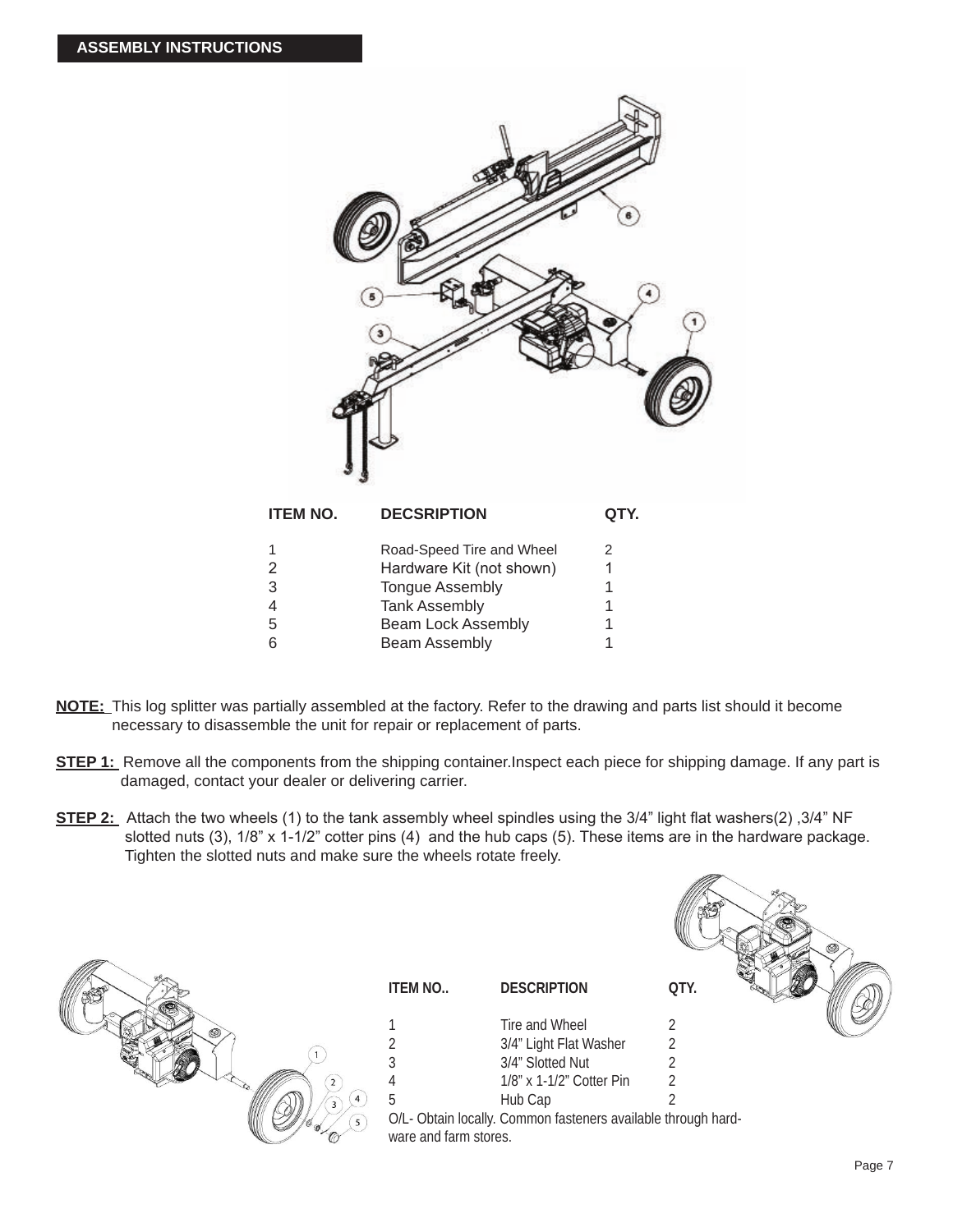**STEP 3:** Attach the tongue assembly (5) to the tank assembly (1) using two 1/2" NC x 4-1/2" hex cap bolts (2), two 1/2" lock washers (3) and two and two 1/2" hex nuts (4). Tighten.



**STEP 4:** Stand the beam (1) up on end. Two people may be needed for this step to ensure safety. Make sure that the beam is stable and on a level surface.Remove the pivot pin (3) and clip pin (2) from the tank assembly.Roll the tongue/ tank assembly into position between the two tabs on the beam (1). Slide the pivot pin (3) through the aligned holes and lock in place with the clip pin (2).

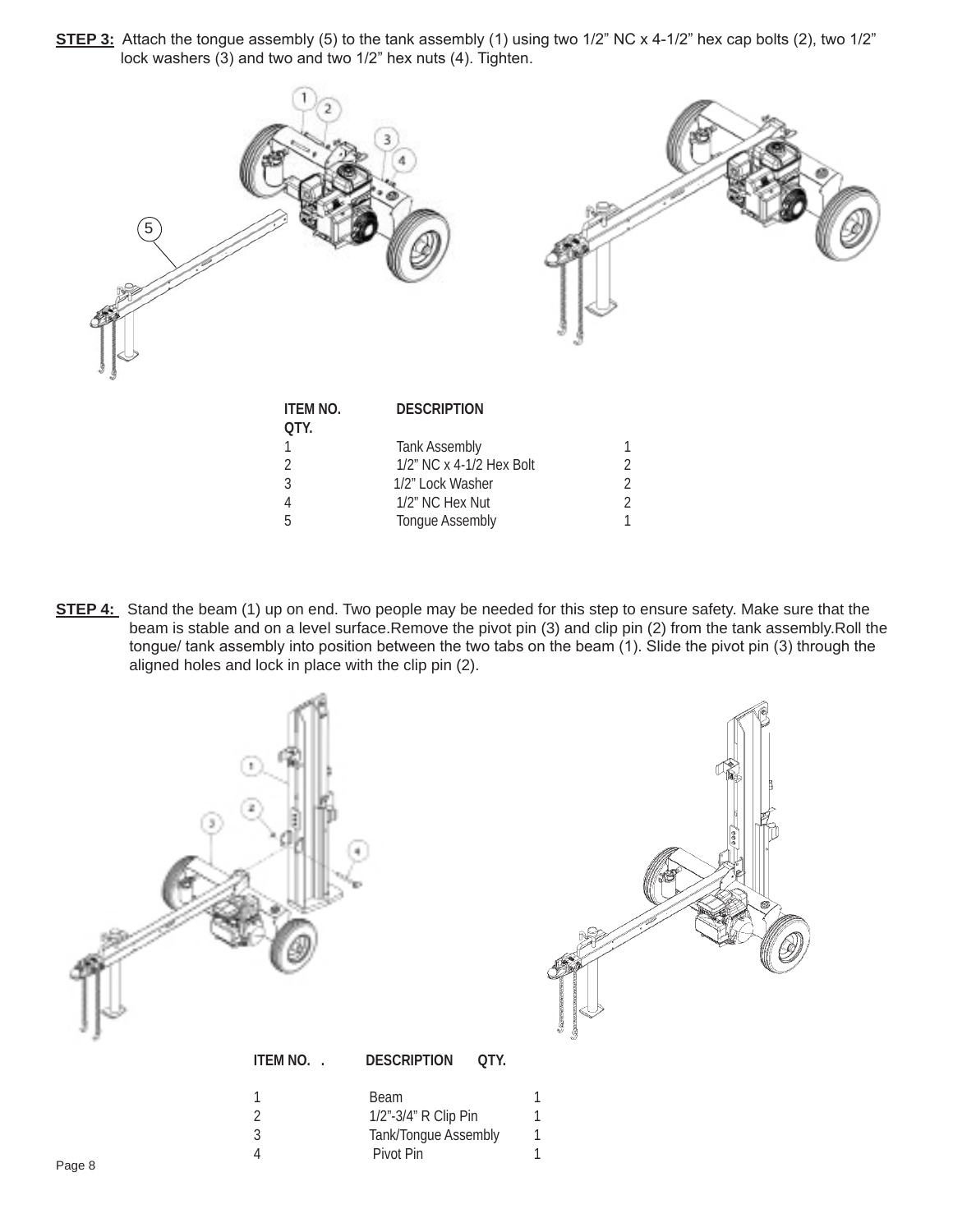- **STEP 5:** Connect the end of the 1/2" ID x 38" hydraulic pressure hose (1) coming from the fitting on the pump to the fitting on the valve. See illustrations below.
- **STEP 6:** Slide one hose clamp on the end of the 1/2" x 56" hydraulic return hose (2) that comes from the fitting on the filter. Then connect the hose to the fitting on the valve.Tighten hose clamps. See illustrations below.



**STEP 7:** Loosely attach the latch assembly (1) to the bottom side of the beam as shown in the diagram using the two 1/2" x 1-1/4" GR 5 hex cap bolts (4), the two 1/2" lock washers (3) and the two 1/2" hex nuts (2). Lower the beam onto the tongue. Center the latch assembly on the tongue and tighten hardware.



| <b>ITEM NO.</b> | <b>DESCRIPTION</b>             | OIY |
|-----------------|--------------------------------|-----|
|                 | Beam Lock                      |     |
|                 | 1/2" Hex Nut                   |     |
|                 | 1/2" Lock Washer               |     |
|                 | 1/2" x 1-1/4" GR5 Hex Cap Bolt |     |
|                 | <b>Beam Assembly</b>           |     |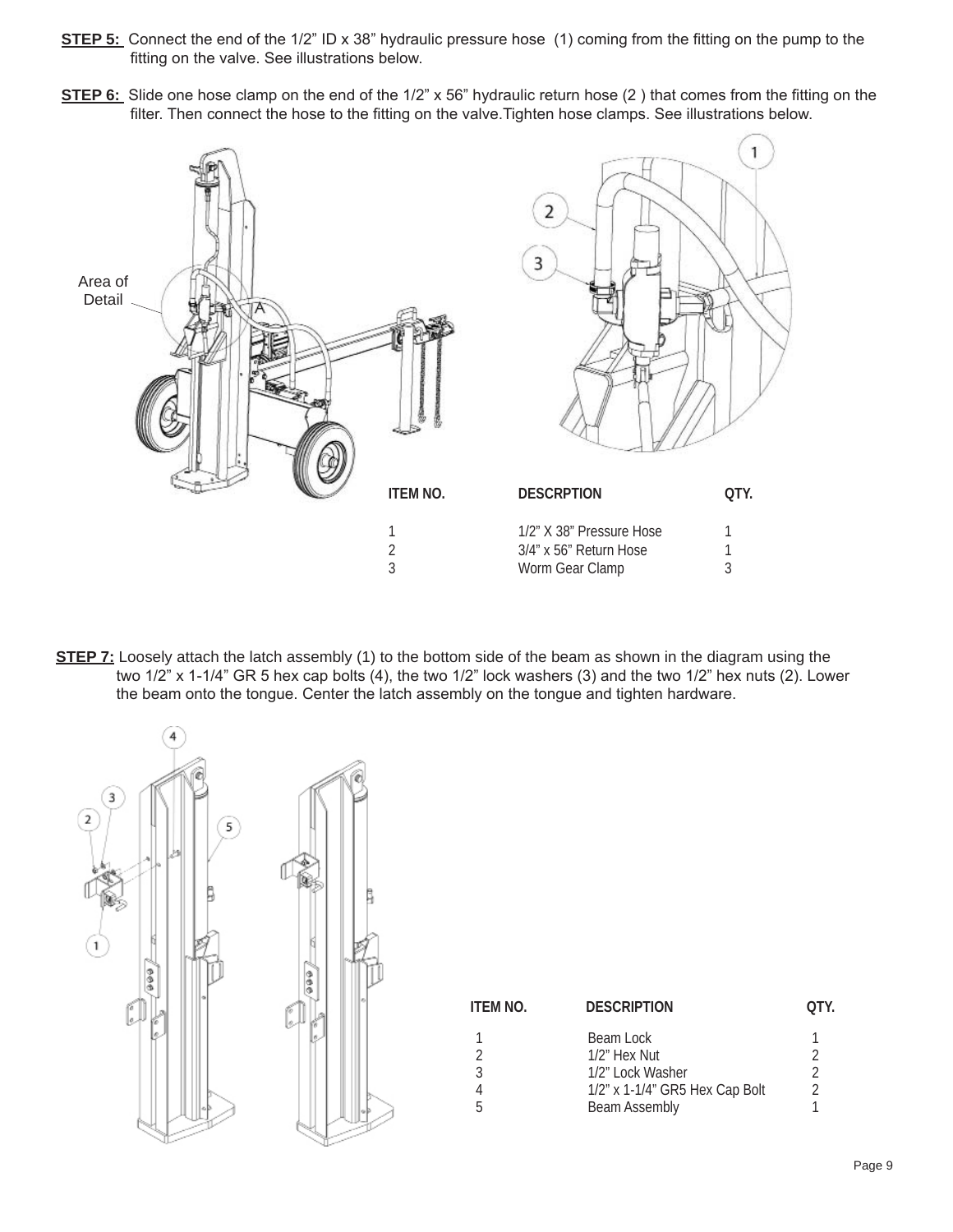#### **REPLACEMENT PARTS**

#### **TANK/ENGINE ASSEMBLY BREAKDOWN**

|    | ITEM NO. PART NO. | <b>DESCRIPTION</b>            | OTY. |
|----|-------------------|-------------------------------|------|
| 1  | O/L               | 5/16" Flat Washer             | 8    |
| 2  | O/L               | 5/16"-18UNC Nylock Nut        | 4    |
| 3  | 0/L               | 5/16" x 1-1/2" GR 5 Bolt      | 4    |
| 4  | S40118800         | Tank                          |      |
| 5  | S390604B0         | <b>Filter Base</b>            |      |
| 5A | S390601A0         | <b>Filter Element</b>         |      |
| 6  | S39034900         | 3/4" Hex Nipple               |      |
| 7  | S39038300         | Straight Fitting, 3/4" NPT to | 1    |
|    |                   | 3/4" ID Tube                  |      |
| 8  | S39032000         | 3/4" NPT x 3/4" Tube          |      |
| 9  | S39037100         | Pump/Honda Engine Assy. or 1  |      |
|    | S39074000         | Pump/Kohler Engine Assy.      |      |
| 10 | S071022WC         | Pivot Pin                     | 1    |
| 11 | O/L               | 1/2"-3/4" Hairpin Cotter      |      |
| 12 | S39027500         | 1/2" x 38" Pressure Hose      |      |
| 13 | 3S9027400         | 3/4" x 56" Return Hose        |      |
| 14 | S39027300         | 3/4" Suction Hose             |      |
| 15 | S39031600         | Worm Gear Clamp               | 3    |
| 16 | S39037600         | <b>Breather Cap/Dip Stick</b> | 1    |



O/L- Obtain locally. Common fasteners available through hardware and farm stores.



#### **WHEEL ASSEMBLY BREAKDOWN**

|               | ITEM NO. PART NO. | <b>DESCRIPTION</b>       | OTY.           |
|---------------|-------------------|--------------------------|----------------|
|               | S400312B0         | Tire and Wheel           | 2              |
| $\mathcal{D}$ | O/I               | 3/4" Light Flat Washer   | 2              |
| 3             | S17012000         | 3/4" Slotted Nut         | 2              |
|               | O/I               | 1/8" x 1-1/2" Cotter Pin | $\mathfrak{D}$ |
| -5            | S40033200         | Hub Cap                  |                |
|               |                   |                          |                |

O/L- Obtain locally. Common fasteners available through hardware and farm stores.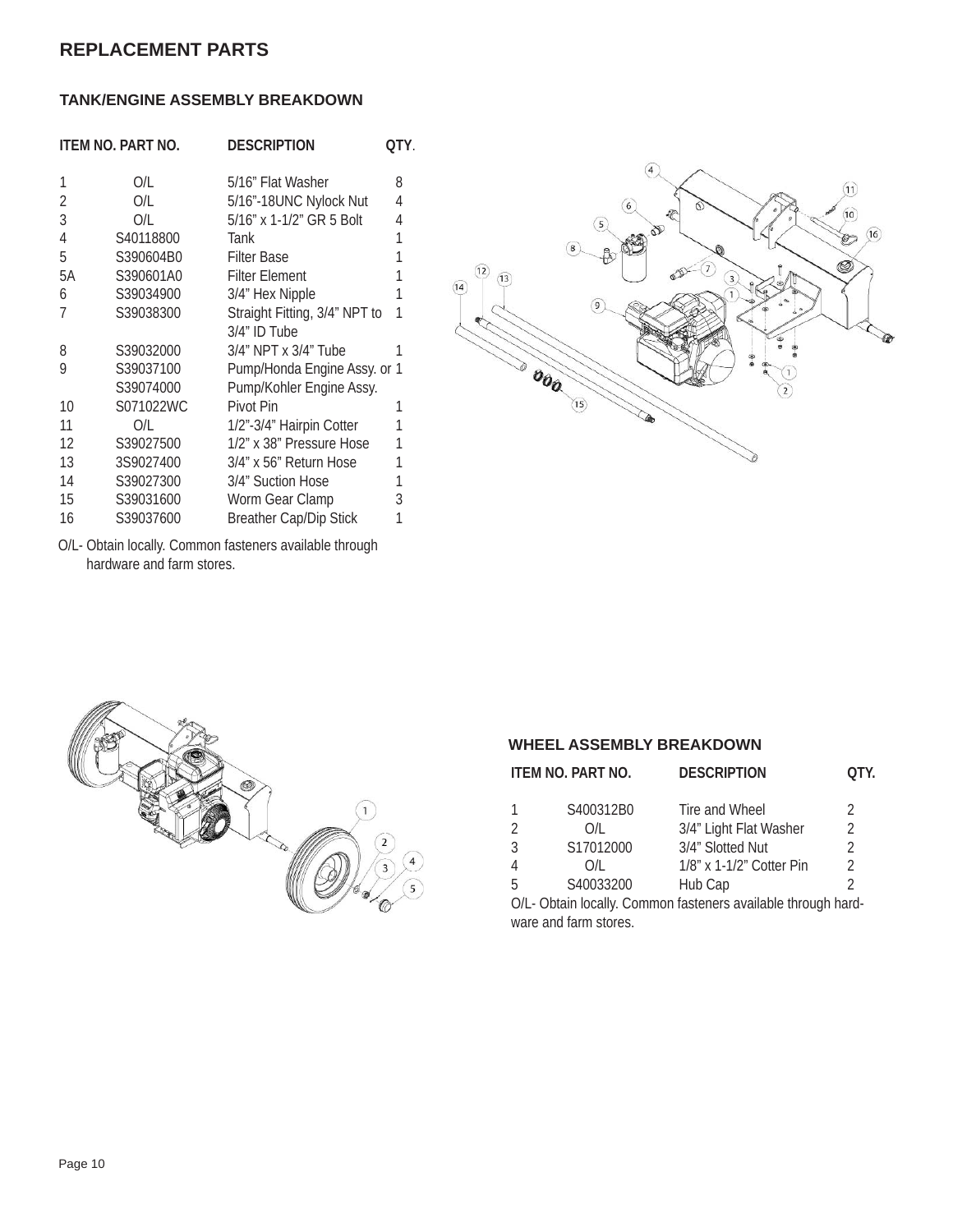

|           | <b>DESCRIPTION</b>          |   |
|-----------|-----------------------------|---|
| O/L       | 5/16"-18 UNC Nylock Nut     | 4 |
| O/L       | 5/16" Regular Lock WAsher   |   |
| O/L       | 5/16" x 1-1/4" GR5 Hex Bolt | 4 |
| O/I       | 5/16" x 1 UNF GR5 Hex Bolt  |   |
| S39053100 | Honda GC190 Engine or       |   |
| S39055000 | Kohler SH265 Engine         |   |
| S40034800 | 3/16" x 1" Square Key       |   |
| S40081200 | Pump Mount                  |   |
| S400835L0 | Jaw Coupler 3/4" Bore       |   |
| S400833L0 | Jaw Coupler 1/2" Bore       |   |
| S400834L0 | Rubber Coupler Spider       |   |
| S390705B0 | 11 GPM Pump                 |   |
|           | ITEM NO. PART NO.           |   |

O/L- Obtain locally. Common fasteners available through hardware and farm stores.

#### **BEAM ASSEMBLY BREAKDOWN**

|    | ITEM NO. PART NO. | <b>DESCRIPTION</b>               | QTY. |  |
|----|-------------------|----------------------------------|------|--|
|    | O/L               | 1/2" Hex Nut                     |      |  |
| 2  | O/L               | 1/2" Lock Washer                 |      |  |
| 3  | O/L               | 1/2" x 3-1/4" GR5 Bolt           |      |  |
| 4  | S390118BC         | 4" x 24" Cylinder                |      |  |
| 5  | S39032000         | 3/4" NPT x 3/4" Tube             |      |  |
| 6  | S39034300         | 1/2" NPT Nipple                  |      |  |
|    | S39034600         | 1/2" Steel Tubing                |      |  |
| 8  | S39034700         | 1/2" Pipe Fitting                | 2    |  |
| 9  | S39039000         | 45° Swivel Fitting, 3/4"M, 1/2"F |      |  |
| 10 | S390406A0         | Valve                            |      |  |
| 11 | S40200100         | <b>Beam Assembly</b>             |      |  |
| 12 | S07073100         | <b>Cylinder Pin</b>              |      |  |
|    |                   |                                  |      |  |

O/L- Obtain locally. Common fasteners available through hardware and farm stores.

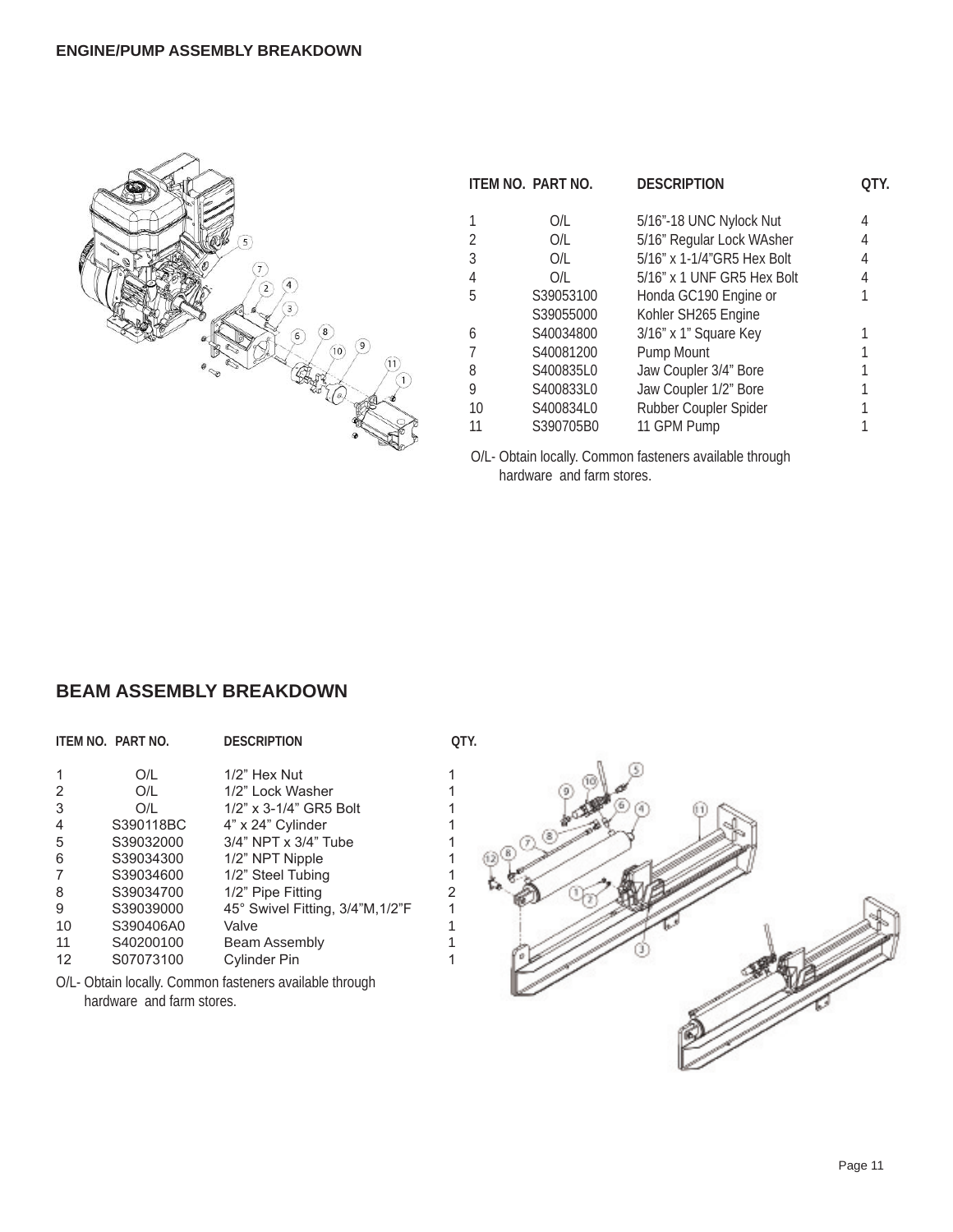#### **TONGUE ASSEMBLY BREAKDOWN**

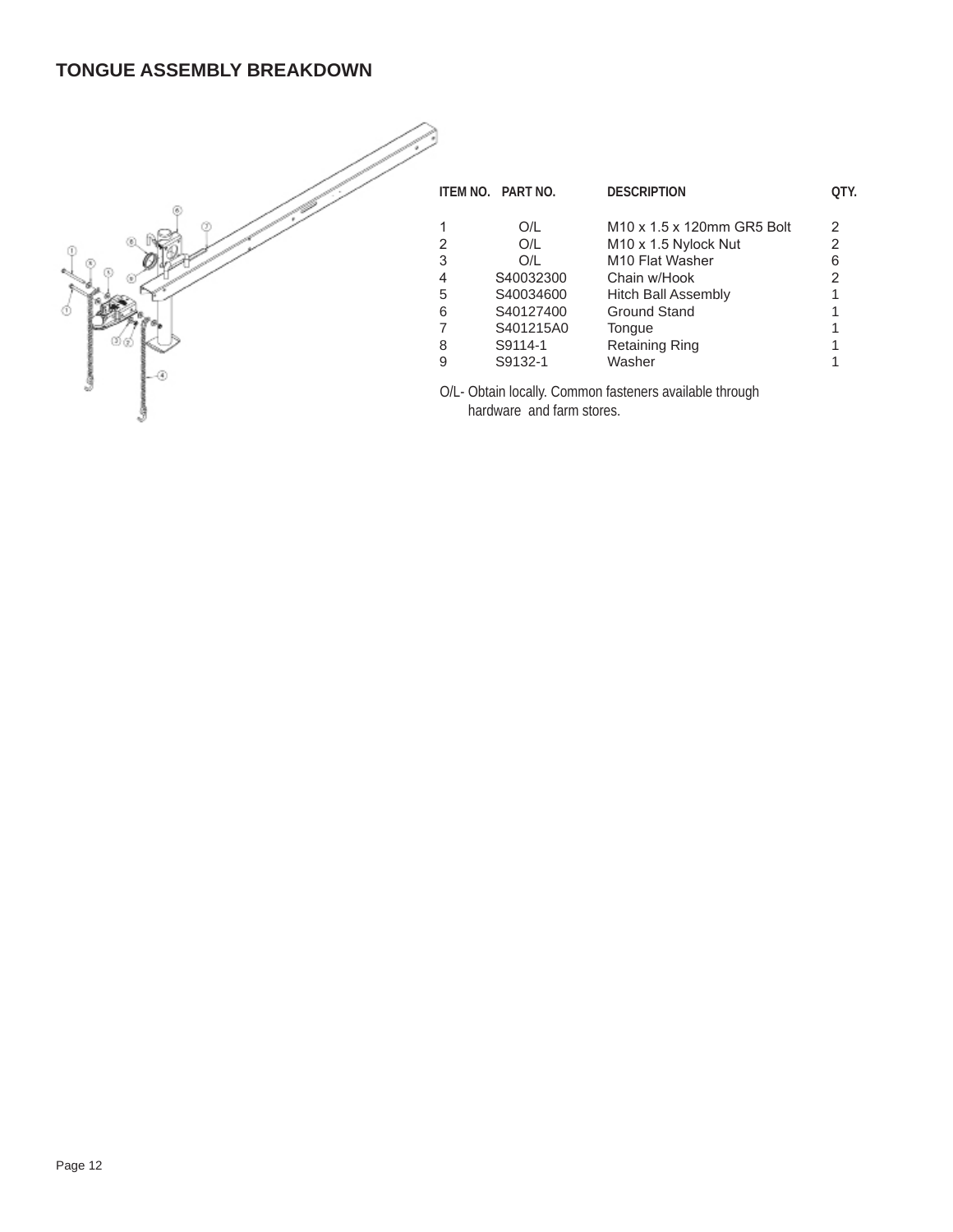#### **OPERATING INSTRUCTIONS**



*WARNING: Read and thoroughly understand all instructions and safety information before operating this log splitter. Failure to do so may cause serious injury or death. Do not allow anyone to operate this log splitter who has not read this manual. As with all power equipment, a log splitter can be dangerous if assembled or used improperly. Do not operate this log splitter if you have doubts or questions concerning safe operation. Call our customer service department at 1-800-525-8322 to address these concerns.*



*Hydraulic oil and engine oil is provided with this log splitter. It needs to be filled with both types of oil before operation. Please follow the instructions below fo filling the hydraulic tank. Refer to your engine owner's manual for information on adding oil.*



*IMPORTANT:*

*CAUTION: DO NOT START OR RUN THE ENGINE BEFORE ADDING OIL IN THE HYDRAULIC RESERVOIR AND OIL IN THE ENGINE.*

STEP 1: The hydraulic reservoir must be filled with oil before operation. AW46 hydraulic oil is recommended when oil is needed. Automatic transmission fluid can be substituted and should be used instead of hydraulic oil when temperatures are below 32 degrees F. Use only clean oil and take care to prevent dirt from entering the hydraulic reservoir. Fill the hydraulic tank with approximately 3.5 to 4.0 gallons of hydraulic fluid



*CAUTION: WHEN TIGHTENING THE BREATHER CAP ON THE TANK, POINT THE HOLE AWAY FROM THE ENGINE AND THE OPERATOR ZONE.*

#### **ENGINE OIL RECOMMENDATIONS (Honda GC190)**

For temperatures above 40 degrees F use an SAE 30W oil. Using mutigrade oil may increase oil consumption. Using SAE 30W oil below 40 degrees F will resuilt in hard starting and possible engine bore damage.For temperatures below 40 degrees F use an SAE 10W-30 or SAE 5W-30 oil. Oil capacity is about 1.16 quart (1.1 liter).

**STEP 2:** After the hydraulic reservoir and the engine crankcase are filled with oil, start the engine. The hydraulic pump should prime itself. With the engine running, move the hydraulic valve lever toward the foot plate. This will cause the cylinder to extend and expel air. When the cylinder is fully extended, retract it. Repeat this procedure several times. An erratic movement of the cylinder indicates that there is still air in the system. Add about 1.0 to 1.5 gallons more. Five gallons will register just above the top fill line on the dip stick. The total capacity of the entire hydraulic system is 6.5 gallons. NOTE: If the tank is overfilled it will tend to expel oil from the breather cap when the cylinder is retracted. Cycle the cylinder again until it has a constant speed indicating that all air has been expelled.

#### **STARTING INSTRUCTIONS (Honda GC190)**

*Refer also to the Honda Engine Operating and Maintenance Instructions manual for your log splitter.*

#### To Start a Cold Engine

- 1) Turn the fuel valve to the ON position.
- 2) Move the choke to the ON position.
- 3) Move the throttle control to the FAST position.
- 4) Pull the starter grip lightly until resistance is felt. Then pull rapidly to start engine.
- 5) Move the choke lever to the OFF position if it was used to start the engine as soon as it warms up enough and is running smoothly.
- 6) When engine starts, move the throttle to the FAST position. It is recommmended that the engine be operated in the FAST position for maximum performance.

#### To Start a Warm Engine

- 1) Move the throttle lever to the FAST position.
- 2) Leave the choke lever in the OFF position.
- 3) Pull the starter grip until the engine starts.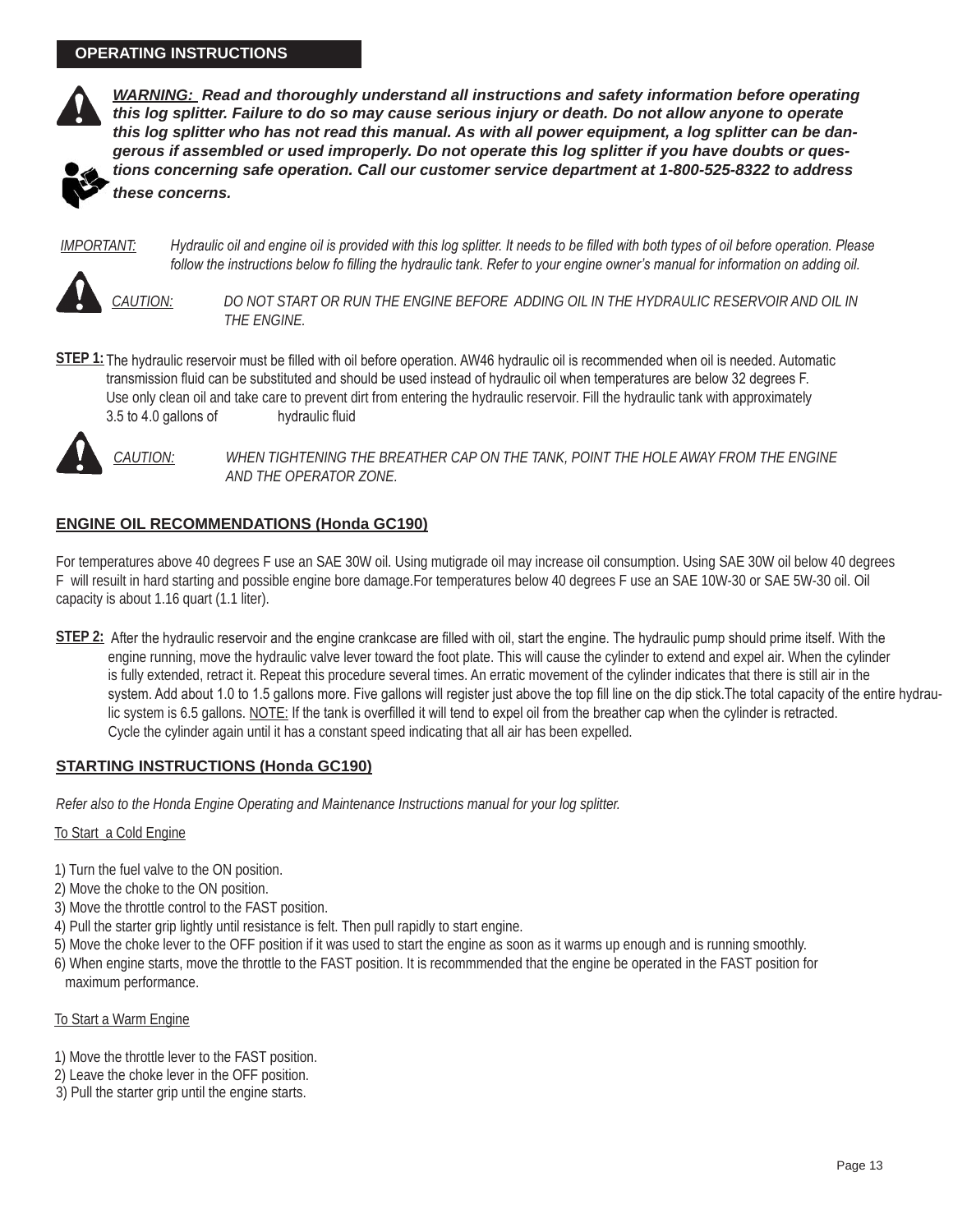#### To Stop the Engine

1) Move the throttle lever to the SLOW position.

2) Move the throttle lever to the STOP position.

3) Turn the fuel valve to the OFF position.

#### **ENGINE OIL RECOMMENDATIONS (Kohler SH265)**

For temperatures above 32 degrees F use an 10W-30 oil. Using mutigrade oil may increase oil consumption. Using SAE 30W oil below 40 degrees F will resuilt in hard starting and possible engine bore damage.For temperatures below 32 degrees F use an SAE 5W-20 or SAE 5W-30 oil. Oil capacity is about 1.16 quart (1.1 liter).

#### **STARTING INSTRUCTIONS (Kohler SH265))**

*Refer also to the Kohler Engine Operating and Maintenance Instructions manual for your log splitter. Refer to engine manual for oil recommendations.*

1) Move the fuel lever to the "ON" position.

2) For a cold engine put the throttle control midway between "SLOW" and 'FAST."Place the choke control into the "ON" position.

3) For retractable start engine turn engine ON/OFF switch to "ON." Slowly pull the starter handle to just past compression. STOP! Return starter handle. Pull firmly with a smooth steady motion until it starts.

4) Gradually return the choke control to the "OFF" position after the engine starts and warms up.

5) For a warm engine put the throttle control between "SLOW" and "FAST." A warm engine usually does not require the choke on.

STOPPING THE ENGINE

1) If possible, remove the load.

2) Move the throttle control to the "SLOW" or "LOW" idle position.

3) Turn key switch or on/off switch to "OFF." Move throttle to "STOP" position if equipped.

4) Close the fuel shut-off valve.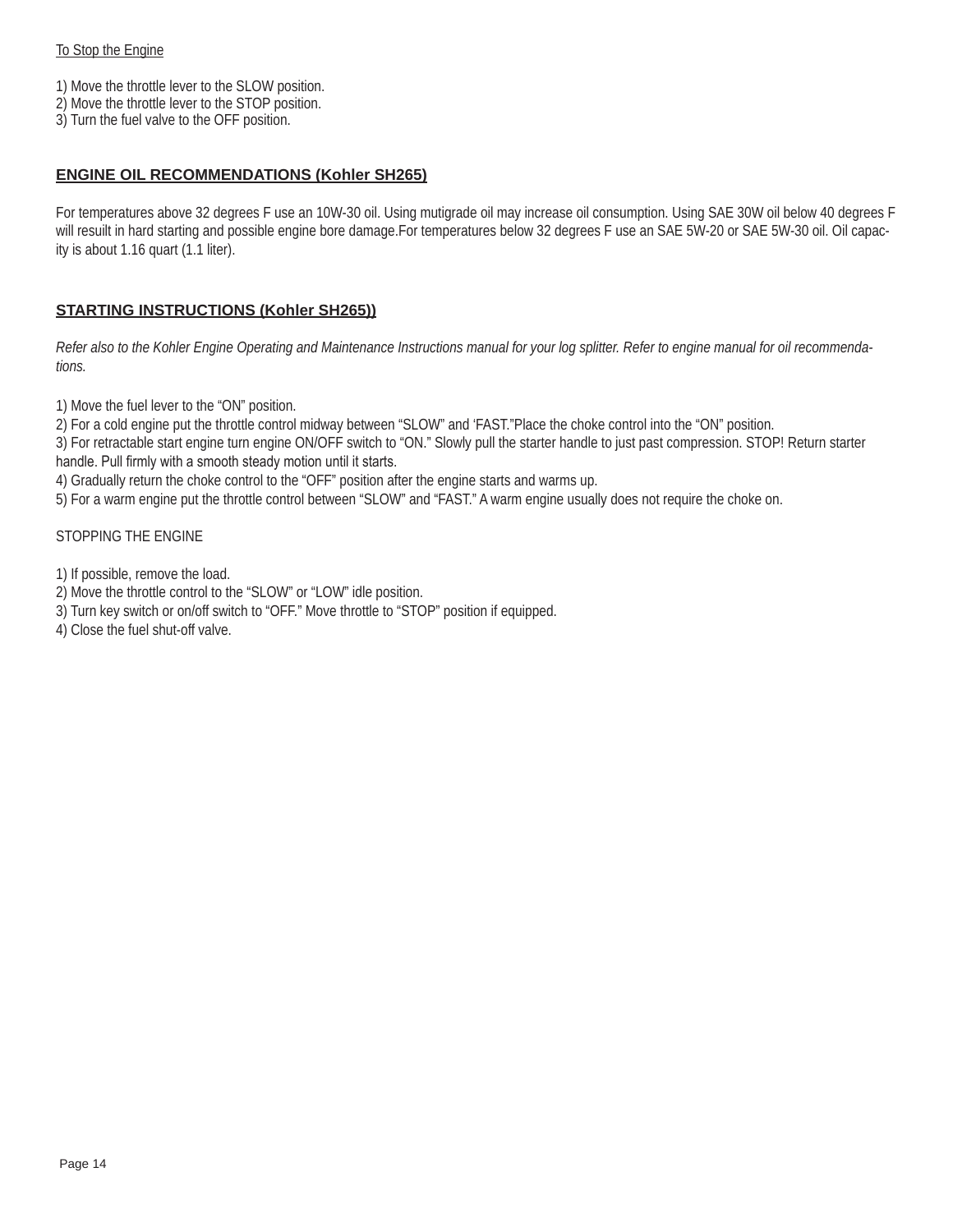

**NOTE:** The engine maximum governed speed is preset at the factory at 3600 RPM no load speed. When splitting wood the throttle should be set at the maximum speed to develop the horsepower required for the pump.

#### **OPERATION**



*WARNING: See safety information related to operation of the log splitter in the safety section of this manual. Make sure that you have the recommended personal protective equipment described on page 1.*

- 1) Set up the log splitter in a clear, level area and block the wheels. Make sure that the suction port on the tank is always on the lower side of the log splitter.
- 2) For horizontal operation place a log on the beam against the foot plate. Make sure the the log is securely on the foot plate and up against the beam.To split wood in the vertical position, release the pin on the beam latch located near the front end of the beam. Carefully tilt the beam up until the foot plate is sitting squarely on the ground and the log splitter is stable. Place the log on the foot plate up against the beam. When the beam is returned to the horizontal position make sure the beam latch is securely locked down. See illustrations of beam latch in Step 7 on page 9.
- 3) With the engine running, depress the valve handle so that the cylinder will drive the wedge into the log. Extend the cylinder until the log splits or to the end of its stroke. If the log has not completely split after the cylinder has reached the end of its extension, retract the cylinder. IMPORTANT: Leaving the valve in the "actuate" position at the end of the stroke may damage the pump. Always use extra care when splitting logs with unsquare ends.
- **NOTE:** For operation in wooded areas, obtain a spark arrestor for the exhaust system. See the engine operating and maintenance manual and check with your authorized Honda or Kohler service center. See also Fire Prevention on page 5 of this manual.
- *IMPORTANT: TO EXTEND THE LIFE OF THE HYDRAULIC CYLINDER, AVOID "BOTTOMING OUT" WEDGE PLATE TO THE FOOT PIECE. TO CONFORM WITH INDUSTRY SAFETY RECOMMENDATIONS, THE WEDGE STOPS 1.5 INCHES FROM THE END OF THE STROKE.*

#### **TOWING**

This log splitter is equipped with pneumatic tires, a Class I coupler (2 in. diameter ball required) and safety chains. Before towing, the safety chains must be secured to the hitch or bumper of the vehicle. Local regulations should be checked regarding licensing, lights, towing, etc.Turn fuel shut off valve on the engine to the "Off" position prior to towing. Failure to do so may result in flooding the engine. Do not exceed 45 mph when towing this log splitter. See also Towing Safety on page 6 of this manual.

#### **MAINTENANCE**

- 1) Consult the operating and maintenance instructions of the engine manufacturer for engine care and maintenance.
- 2) Always check the oil level of the hydraulic reservoir before operation. Operating the log splitter without an adequate oil supply will cause severe damage to the pump.
- 3) Change the oil filter after the first 25 hours of operation. There after change the oil filter every 100 hours or seasonally, whichever comes first.
- 4) To drain the hydraulic oil, loosen the clamp on the hose coming from the fitting on the bottom of the tank. It is located just to the right of the oil filter.
- 5) If the wedge becomes dull or nicked, it can be removed and sharpened. Remove the 1/2 in. diameter bolt that connects the wedge to the cylinder. hose from the valve. The hose from the valve may need to be removed. Carefully lift the cylinder to allow the wedge to slide forward. The wedge can now be lifted off and sharpened.
- 6) Clean the breather cap after 25 hours of operation. Clean it more often when operated in dusty conditions. To clean, remove the breather cap from the tank and flush with kerosene or liquid detergent to remove the dirt.
- 7) See also Repair and Maintenance Safety on page 4 of this manual.
- 8) All replacement parts must meet manufacturer's specifications.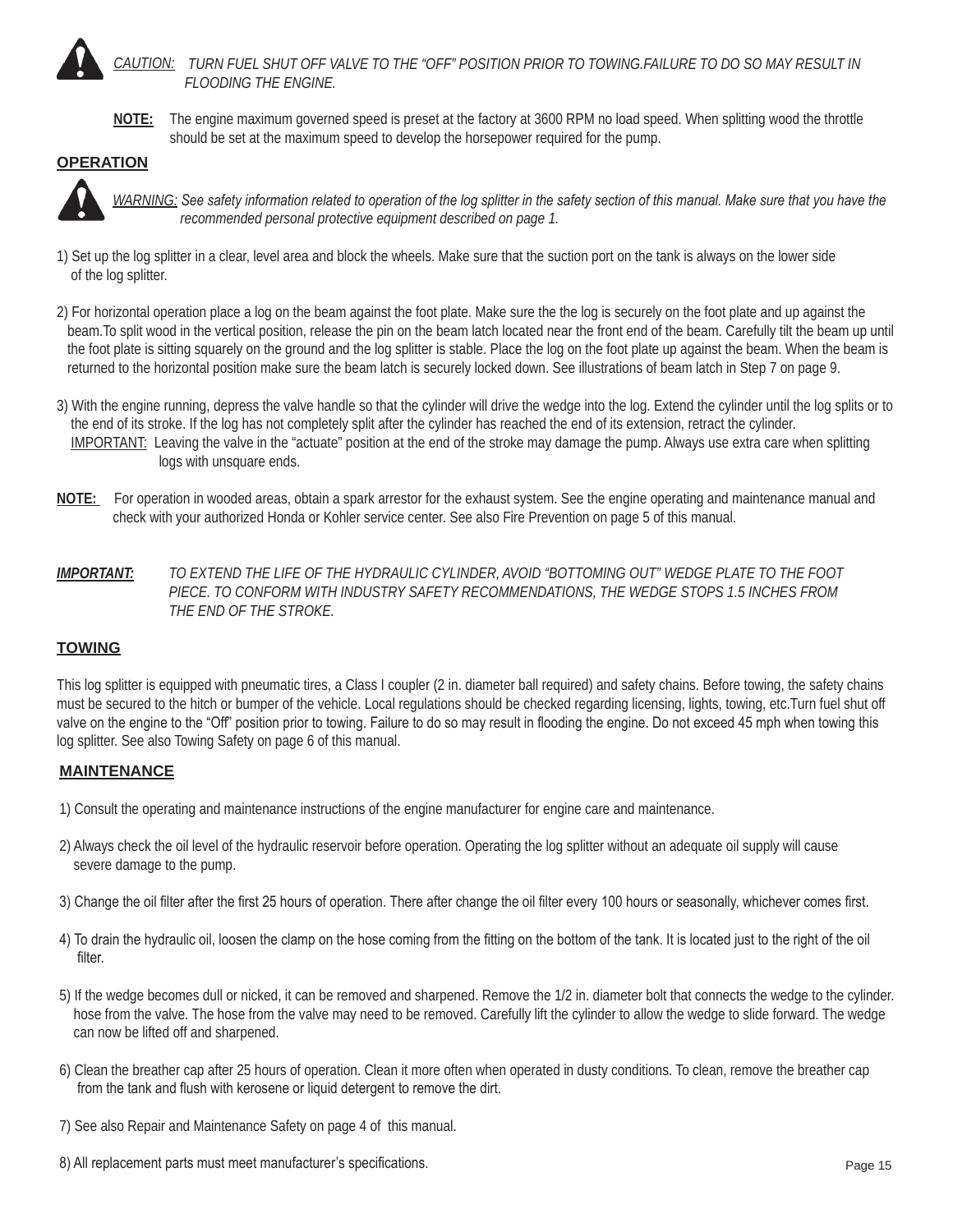#### **Log Splitter Accessories**

*Make your log splitter more productive with these optional accessories!*

**S40200600** Log Catcher Bolts onto side of the log splitter beam in minutes. Saves time. Saves your back. Holds the split log off to the side until you are ready to quarter it. No more bending over to pick up half split logs.



**S40201200** Four Way Wedge Double your productivity with this handy attachment. Just slip the 4-way wedge over the standard wedge. Then secure with cable and lynch pin.

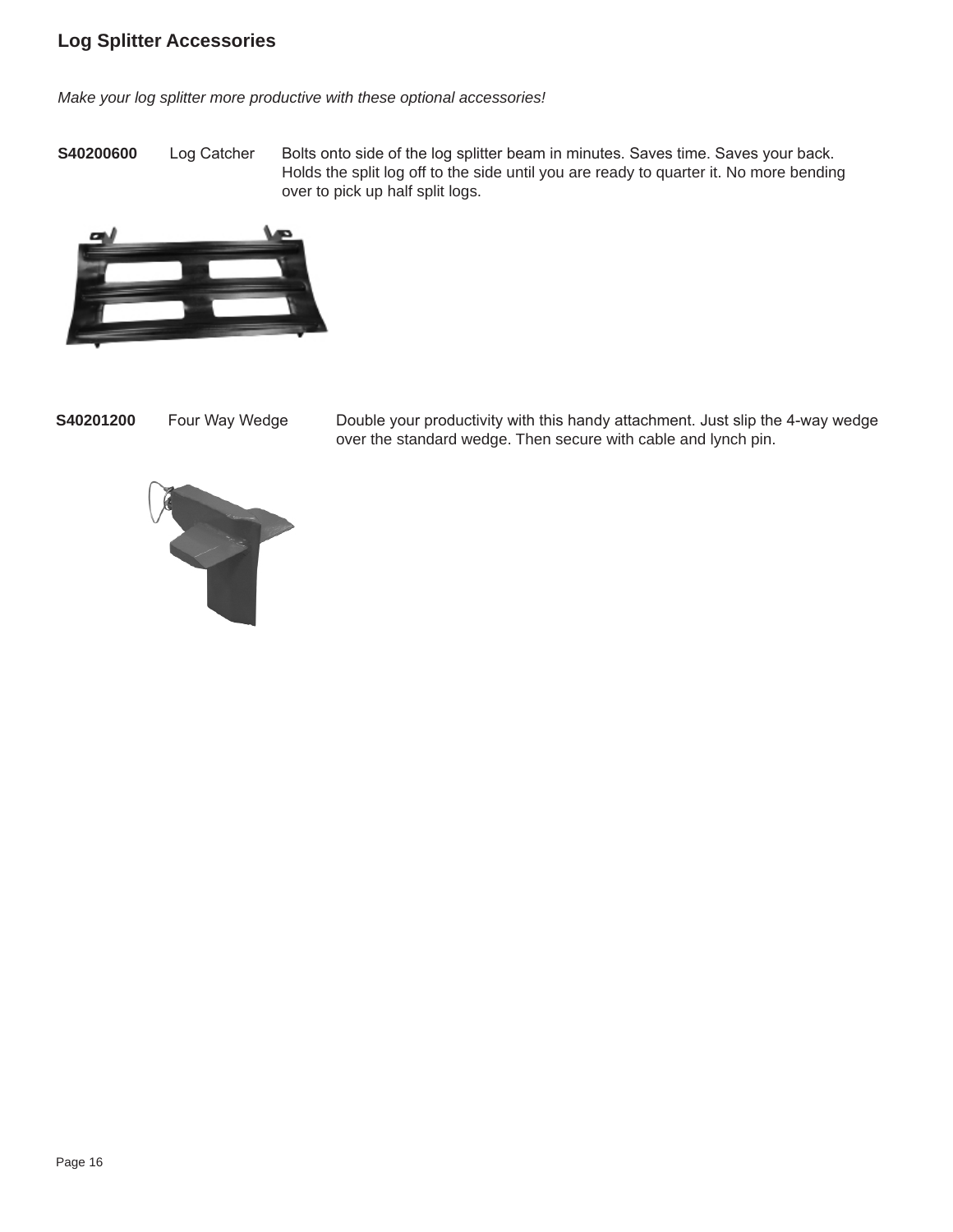#### **IMPORTANT NOTICE**

We, the manufacturer, reserve the right to change the product and/or specifications in this manual without notification. The manual is for information usage only and the pictures and drawings depicted herein are for reference only.

### $\equiv$ NOTES  $\equiv$

#### **Warranty Repair and Service**

*Do not return this product to the store for warranty issues or repair. Call 1-800-525-8322 for the location of the nearest service center.*

 $\overline{\phantom{a}}$  , and the contract of the contract of the contract of the contract of the contract of the contract of the contract of the contract of the contract of the contract of the contract of the contract of the contrac

Record the information below for future reference.

| Model No. |  |
|-----------|--|
|           |  |

Model No. \_\_\_\_\_\_\_\_\_\_\_\_\_\_\_\_\_\_\_\_ Serial No. \_\_\_\_\_\_\_\_\_\_\_\_\_\_\_\_\_\_\_\_\_\_\_\_\_\_\_\_\_

 $\frac{1}{2}$  ,  $\frac{1}{2}$  ,  $\frac{1}{2}$  ,  $\frac{1}{2}$  ,  $\frac{1}{2}$  ,  $\frac{1}{2}$  ,  $\frac{1}{2}$  ,  $\frac{1}{2}$  ,  $\frac{1}{2}$  ,  $\frac{1}{2}$  ,  $\frac{1}{2}$  ,  $\frac{1}{2}$  ,  $\frac{1}{2}$  ,  $\frac{1}{2}$  ,  $\frac{1}{2}$  ,  $\frac{1}{2}$  ,  $\frac{1}{2}$  ,  $\frac{1}{2}$  ,  $\frac{1$  $\frac{1}{2}$  ,  $\frac{1}{2}$  ,  $\frac{1}{2}$  ,  $\frac{1}{2}$  ,  $\frac{1}{2}$  ,  $\frac{1}{2}$  ,  $\frac{1}{2}$  ,  $\frac{1}{2}$  ,  $\frac{1}{2}$  ,  $\frac{1}{2}$  ,  $\frac{1}{2}$  ,  $\frac{1}{2}$  ,  $\frac{1}{2}$  ,  $\frac{1}{2}$  ,  $\frac{1}{2}$  ,  $\frac{1}{2}$  ,  $\frac{1}{2}$  ,  $\frac{1}{2}$  ,  $\frac{1$ 

Date of Purchase \_\_\_\_\_\_\_\_\_\_\_\_\_\_\_ Place of Purchase \_\_\_\_\_\_\_\_\_\_\_\_\_\_\_\_\_\_\_\_\_\_\_